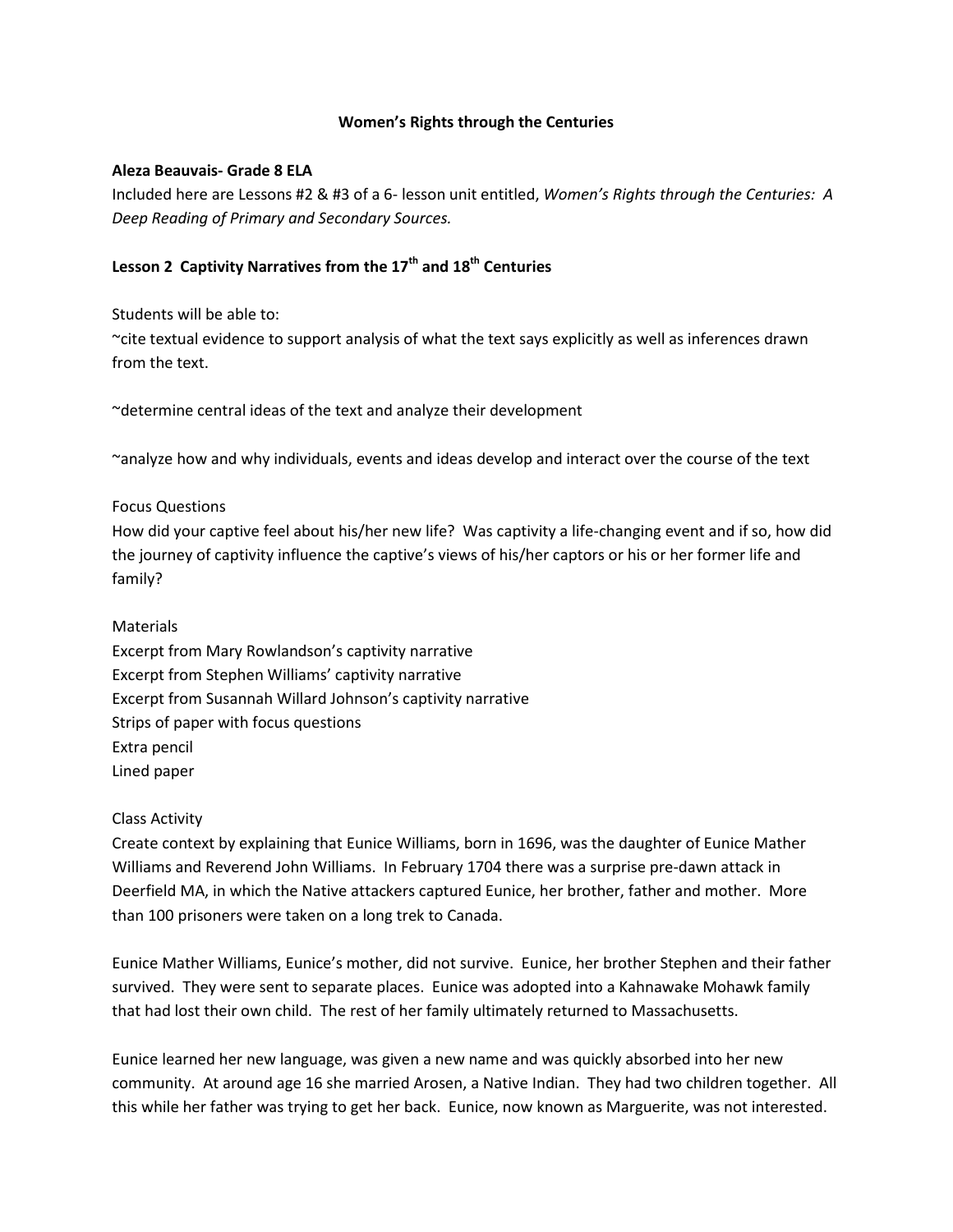Her father, a minister in New England, visited her several times trying to bring her "home". After her father's death, when she was about 40, she did come to visit her brother. She came with her family several times. All of her adult life she thought of herself as Kahnawake Mohawk, rather than a New England Puritan.

# Class Activity

Students will select one excerpt from three captivity narratives which will be available in hard copy. Class time will be allotted for silent reading. Students will read, pencils in hand to notate in the margins, looking for connections and information to answer the focus questions.

Mary Rowlandson February 10, 1675 <http://www.gutenberg.org/files/851/851.txt>

Stephen Williams 1704, Captivity from a boy's perspective <http://1704.deerfield.history.museum/popups/artifacts.do?shortName=whatbefellSW>

Susannah Willard Johnson- A Narrative of the Captivity of Mrs. Johnson August 1754 <http://archive.org/stream/narrativeofcapti00john#page/6/mode/2up> Forward to pg. 21- 30, and pg. 67, or if time permits, read the entire narrative

### **Discussion**

Create groups of four to five students who have read the same captivity narrative. Ask the groups to share with each other what they found in their readings as it relates to the focus questions.

Ask each group to select one representative to report to the class about the captive and take time to come to a consensus about what the representative will share. Each group then shares with the rest of the class. Invite dialogue through questions and answers.

### Assignment

Write a reflective piece on the focus questions: What happened to this captive and how did it change his/her life view? How did your captive feel about his/her new life? Was his/her captivity journey in any way determined by his/her gender? Give relevant and specific details to support your answer. Start this assignment in class as time allows.

### Online discussion Question

Who was your captive and what interested you most about him/her? Post a question; ask a classmate something about his/her captive and his/her journey of captivity. What a great opportunity to post your question!